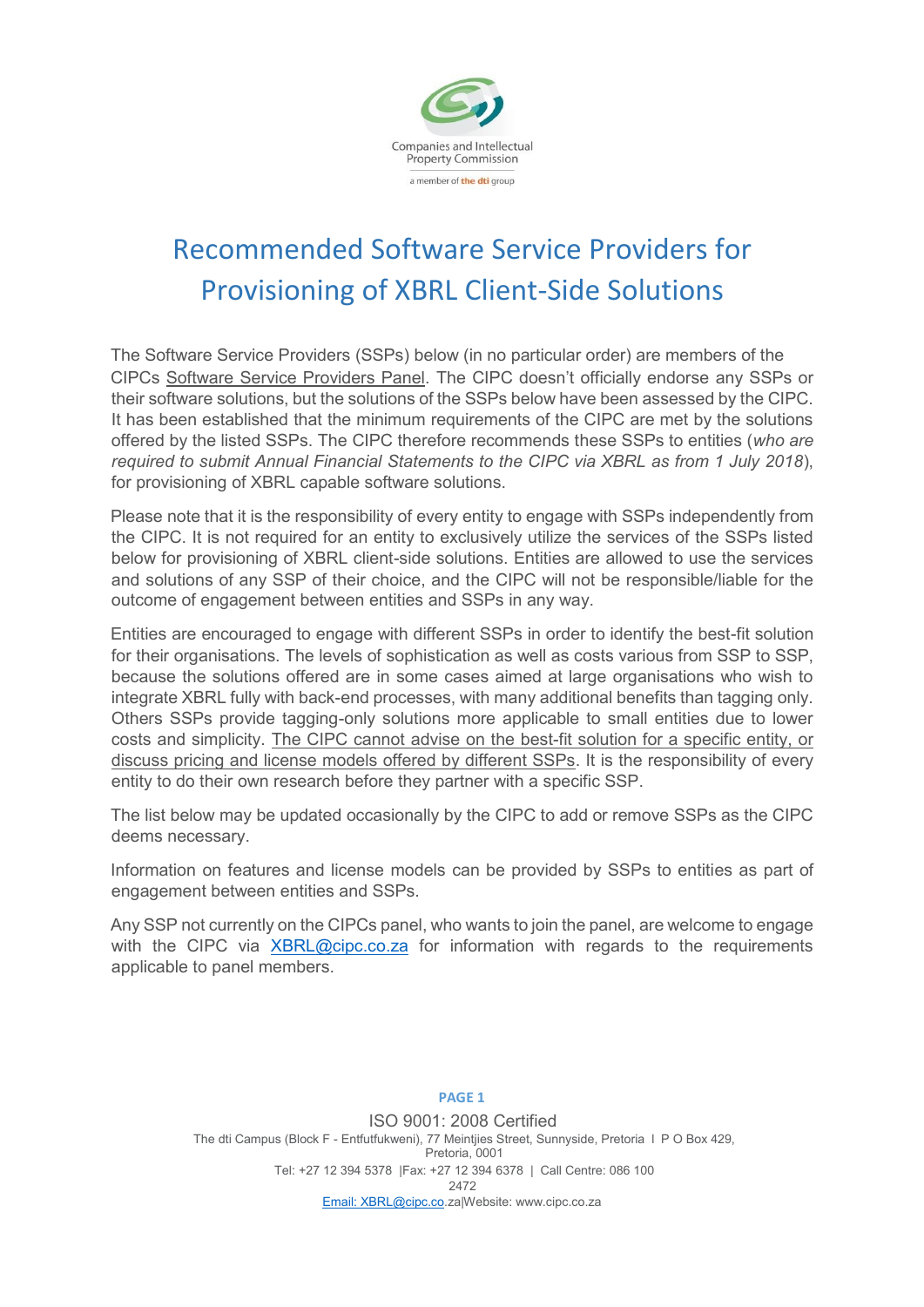

| <b>SSP Panel Members</b> |                                                                                              |                               |                                                                                                                                              |  |  |
|--------------------------|----------------------------------------------------------------------------------------------|-------------------------------|----------------------------------------------------------------------------------------------------------------------------------------------|--|--|
| #                        | <b>Provider</b><br><b>Name</b>                                                               | <b>Solution</b>               | <b>Contact Details</b>                                                                                                                       |  |  |
| $\mathbf{1}$             | Ince (Pty)<br>Limited                                                                        | iEdit-XBRL                    | Alban Atkinson<br>011 305 7302 / 082 807 2682<br>albana@ince.co.za<br>www.ince.co.za                                                         |  |  |
| $\overline{2}$           | Workiva Inc.                                                                                 | Wdesk                         | <b>Gavin Marais</b><br>071 687 3451<br>gavin.marais@workiva.com<br>www.workiva.com                                                           |  |  |
| 3                        | Certent, an<br>insightsoftware<br>company                                                    | Certent CDM                   | Lorraine Venter<br>083 630 4204<br>lorraine.venter@insightsoftware.com<br>Disclosure Management Software - insightsoftware                   |  |  |
| 4                        | Authority<br>Software                                                                        | Report<br>Authority           | Michael Griegor (London)<br>+44 (0) 203 432 5377<br>michael.grieger@authoritysoftware.co.uk<br>www.authoritysoftware.co.uk                   |  |  |
| 5                        | CaseWare<br>Africa a<br>division of<br>Adapt<br>IT (Pty) Ltd                                 | CaseWare<br>Working<br>Papers | Nienke Kruger<br>011 494 1205<br>nienke.kruger@adaptit.co.za<br>www.adaptit.co.za<br>www.caseware.co.za                                      |  |  |
| 6                        | <b>IRIS Business</b><br><b>Services</b><br>Limited,<br>Mumbai, India<br>XDS, South<br>Africa | <b>IRIS Carbon</b>            | <b>Chris Williams</b><br>082 445 5873<br>cwilliams@xds.co.za<br>www.xds.co.za<br>Amit Jaidka<br>072 975 4719<br>amit.jaidka@irisbusiness.com |  |  |

ISO 9001: 2008 Certified The dti Campus (Block F - Entfutfukweni), 77 Meintjies Street, Sunnyside, Pretoria l P O Box 429, Pretoria, 0001 Tel: +27 12 394 5378 |Fax: +27 12 394 6378 | Call Centre: 086 100 2472 Email: XBRL@cipc.co.za|Website: www.cipc.co.za

## **PAGE 2**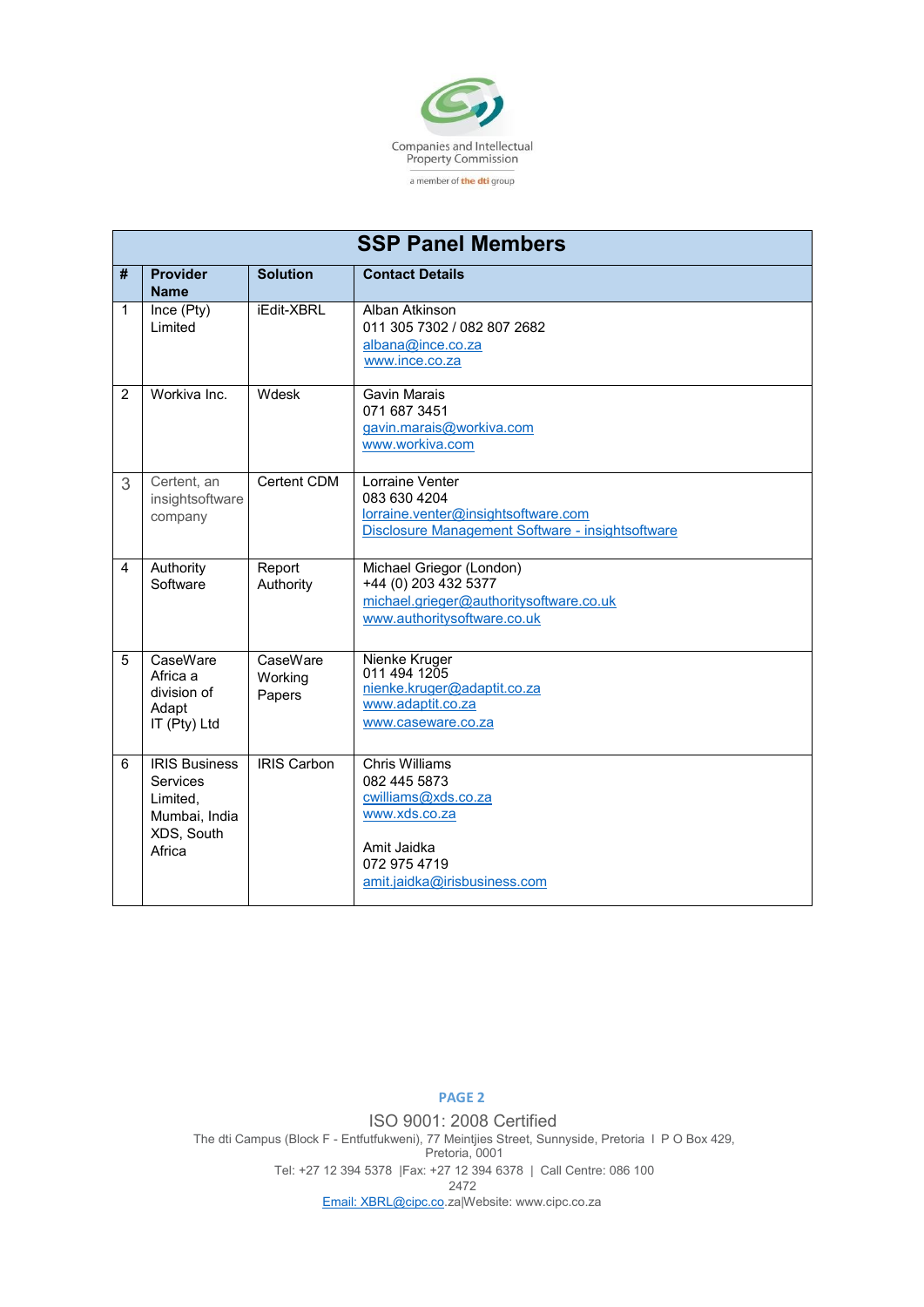

| $\overline{7}$ | Data Prime<br>Solutions (Pty) Ltd                            | <b>Draftworx</b>                                                           | Earl Steyn<br>082 857 5690<br>earl@draftworx.com<br>www.draftworx.com                                         |
|----------------|--------------------------------------------------------------|----------------------------------------------------------------------------|---------------------------------------------------------------------------------------------------------------|
| 8              | <b>KPMG Services</b><br>l td                                 | CaseWare                                                                   | Olga Hattingh<br>+27827188576<br>olga.hattingh@kpmg.co.za<br>www.kpmg.com/za                                  |
| 9              | <b>EOH Oracle</b><br><b>Services</b>                         | Oracle's<br>Enterprise<br>Performance<br>Reporting<br>Solutions            | Mandy Leonard<br>082 883 2624<br>mandy.leonard@eoh.co.za<br>www.eoh.co.za                                     |
| 10             | <b>DataTracks</b><br><b>Global Private</b><br>Limited        | <b>DataTracks</b><br>Rainbow                                               | <b>Martin Daniel</b><br>+44 (20) 3608 8035 (Extension 413)<br>martin@datatracks.co.za<br>www.datatracks.co.za |
| 11             | Ez-XBRL<br>Solutions, Inc.                                   | Integix                                                                    | <b>Srinivas Murty</b><br>+1 703 472 4529<br>srinivas.murty@ez-xbrl.com<br>www.ez-xbrl.com                     |
| 12             | Cortell Corporate<br>Performance<br>Management (Pty)<br>l td | Certent CDM<br>(formerly IBM<br>Cognos<br><b>Disclosure</b><br>Management) | Tiani Annandale<br>083 370 1810<br>tannandale@cortell.co.za<br>www.cortell.co.za                              |
| 13             | <b>Toppan Vintage</b>                                        | Integix                                                                    | Ben Johnson<br>+001 330 685 1692<br>benjohnson@toppanvintage.com<br>www.toppanvintage.com                     |

| 14 | [homson]<br><b>Reuters</b> | OneSource<br>Statutory<br>Reporting | Carole Dobson<br>+441395255316<br>alyson.dobson@thomsonreuters.com<br>www.thomsonreuters.com |
|----|----------------------------|-------------------------------------|----------------------------------------------------------------------------------------------|
|----|----------------------------|-------------------------------------|----------------------------------------------------------------------------------------------|

## **PAGE 3**

ISO 9001: 2008 Certified The dti Campus (Block F - Entfutfukweni), 77 Meintjies Street, Sunnyside, Pretoria l P O Box 429, Pretoria, 0001 Tel: +27 12 394 5378 |Fax: +27 12 394 6378 | Call Centre: 086 100 2472 Email: XBRL@cipc.co.za|Website: www.cipc.co.za